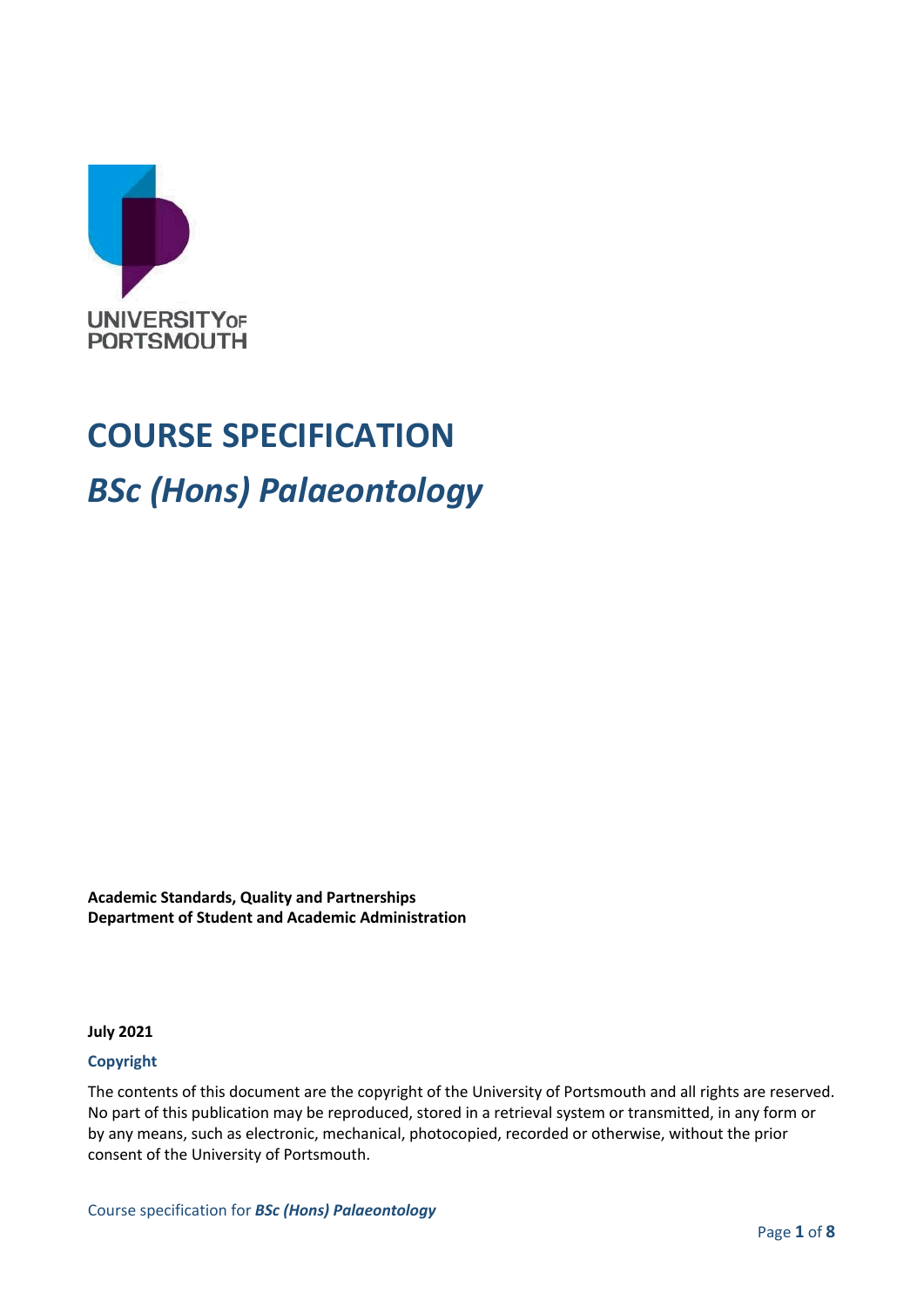## **COURSE SPECIFICATION**

Please refer to the Course Specification Guidance Notes for guidance on completing this document.

| <b>Course Title</b>                                                                                  | <b>BSc (Hons) Palaeontology</b>                                 |
|------------------------------------------------------------------------------------------------------|-----------------------------------------------------------------|
| <b>Final Award</b>                                                                                   | <b>BSc</b> (Hons)                                               |
| <b>Exit Awards</b>                                                                                   | CertHE, DipHE                                                   |
| Course Code / UCAS code (if applicable)                                                              | U2344PYC / F641                                                 |
| Mode of study                                                                                        | <b>Full time</b>                                                |
| Mode of delivery                                                                                     | Campus                                                          |
| Normal length of course                                                                              | 3 years, 4 years with placement                                 |
| Cohort(s) to which this course specification<br>applies                                              | September 2019 intake onwards                                   |
| <b>Awarding Body</b>                                                                                 | University of Portsmouth                                        |
| <b>Teaching Institution</b>                                                                          | University of Portsmouth                                        |
| Faculty                                                                                              | <b>Faculty of Science &amp; Health</b>                          |
| School/Department/Subject Group                                                                      | School of the Environment, Geography & Geosciences              |
| School/Department/Subject Group webpage                                                              | www.port.ac.uk/segg                                             |
| Course webpage including entry criteria                                                              | https://www.port.ac.uk/study/courses/bsc-hons-<br>palaeontology |
| Professional and/or Statutory Regulatory<br><b>Body accreditations</b>                               | The Geological Society of London                                |
| <b>Quality Assurance Agency Framework for</b><br><b>Higher Education Qualifications (FHEQ) Level</b> | Level 4,5,6                                                     |

This course specification provides a summary of the main features of the course, identifies the aims and learning outcomes of the course, the teaching, learning and assessment methods used by teaching staff, and the reference points used to inform the curriculum.

This information is therefore useful to potential students to help them choose the right course of study, to current students on the course and to staff teaching and administering the course.

Further detailed information on the individual modules within the course may be found in the relevant module descriptors and the Course Handbook provided to students on enrolment.

Please refer to the [Course and Module Catalogue](https://course-module-catalog.port.ac.uk/#/welcome) for further information on the course structure and modules.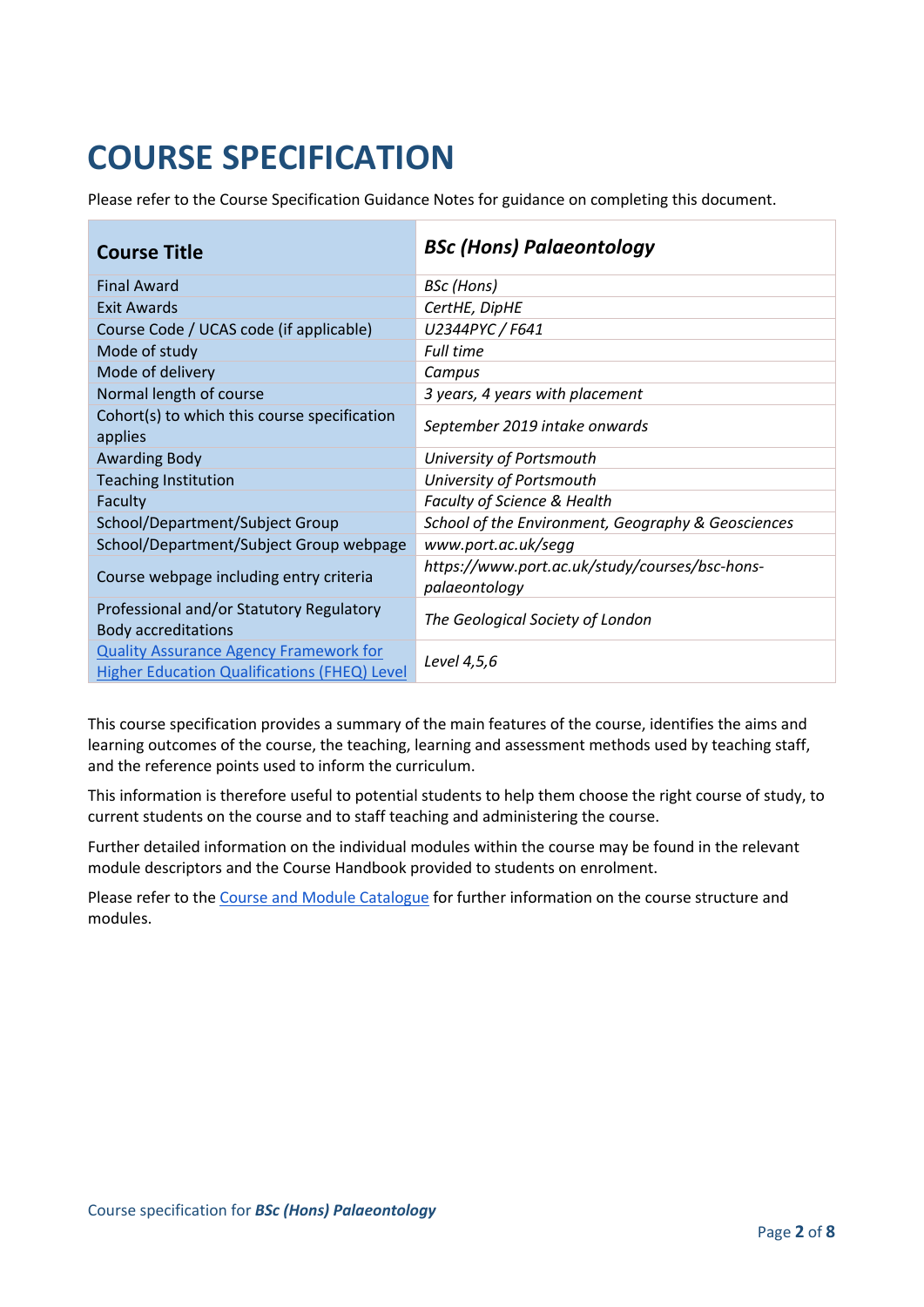## **Educational aims of the course**

The course aims to equip students to work as palaeontologists, geoscientists or in alternative relevant employment. In addition, and more generally, the course aims to:

 $\Box$  Provide a challenging, stimulating and self-rewarding study environment.

 $\Box$  Provide a framework whereby individual study paths may be forged based on choice from a range of options.

 $\Box$  Develop a range of key skills by means of opportunities provided in the study units.

 $\Box$  Accommodate student needs in relation to maximising their career potential by enabling them to develop knowledge, understanding and skills in their chosen subject area.

## **Course Learning Outcomes and Learning, Teaching and Assessment Strategies**

The [Quality Assurance Agency for Higher Education \(QAA\)](http://www.qaa.ac.uk/en) sets out a national framework of qualification levels, and the associated standards of achievement are found in their Framework for Higher Education [Qualifications](http://www.qaa.ac.uk/publications/information-and-guidance/publication/?PubID=2718#.WpmPXWrFL3i) document.

The Course Learning Outcomes for this course are outlined in the tables below.

#### **A. Knowledge and understanding of:**

| LO     | <b>Learning outcome</b>                                                                         | <b>Learning and Teaching methods</b>                                                                                                                                                                                                                                                                                                                                                                                                                                                                                                                                                                                                            | <b>Assessment</b>                                                                                                                                                                                     |
|--------|-------------------------------------------------------------------------------------------------|-------------------------------------------------------------------------------------------------------------------------------------------------------------------------------------------------------------------------------------------------------------------------------------------------------------------------------------------------------------------------------------------------------------------------------------------------------------------------------------------------------------------------------------------------------------------------------------------------------------------------------------------------|-------------------------------------------------------------------------------------------------------------------------------------------------------------------------------------------------------|
| number |                                                                                                 |                                                                                                                                                                                                                                                                                                                                                                                                                                                                                                                                                                                                                                                 | methods                                                                                                                                                                                               |
| A1     | The evolution, structure and<br>composition of the Earth, and the<br>nature of Earth materials. | Lectures, practicals and fieldwork. A<br>systematic understanding of key<br>aspects of their field of study,<br>including acquisition of coherent and<br>detailed knowledge, at least some of<br>which is at, or informed by, the<br>forefront of defined aspects of a<br>discipline. Develops subject<br>knowledge, critical thinking; plus<br>analytical, observational and<br>interpretational skills;<br>communication skills using text and<br>graphics. The exercise of initiative<br>and personal responsibility.<br>Decision-making in complex and<br>unpredictable contexts. Aligns to<br>Hallmarks 1, 2, 3, 4, 5, 6, 8, 10 and<br>11. | Exam;<br>coursework; lab<br>books, field<br>notebooks,<br>maps and log<br>sheets.                                                                                                                     |
| A2     | The principles of stratigraphy and<br>palaeoenvironmental analysis.                             | Lectures, practicals and fieldwork.<br>Develops subject knowledge, critical<br>thinking and analysis. The exercise of<br>initiative and personal responsibility.<br>Decision-making in complex and<br>unpredictable contexts. Aligns to<br>Hallmarks 1, 2, 3, 4, 5, 6, 8, 10 and<br>11.                                                                                                                                                                                                                                                                                                                                                         | Exam;<br>coursework; lab<br>books; field<br>notebooks,<br>maps and log<br>sheets.<br>Formative<br>assessment can<br>be via weekly<br>feedback in<br>practical classes<br>and test<br>questions on the |

Course specification for *BSc (Hons) Palaeontology*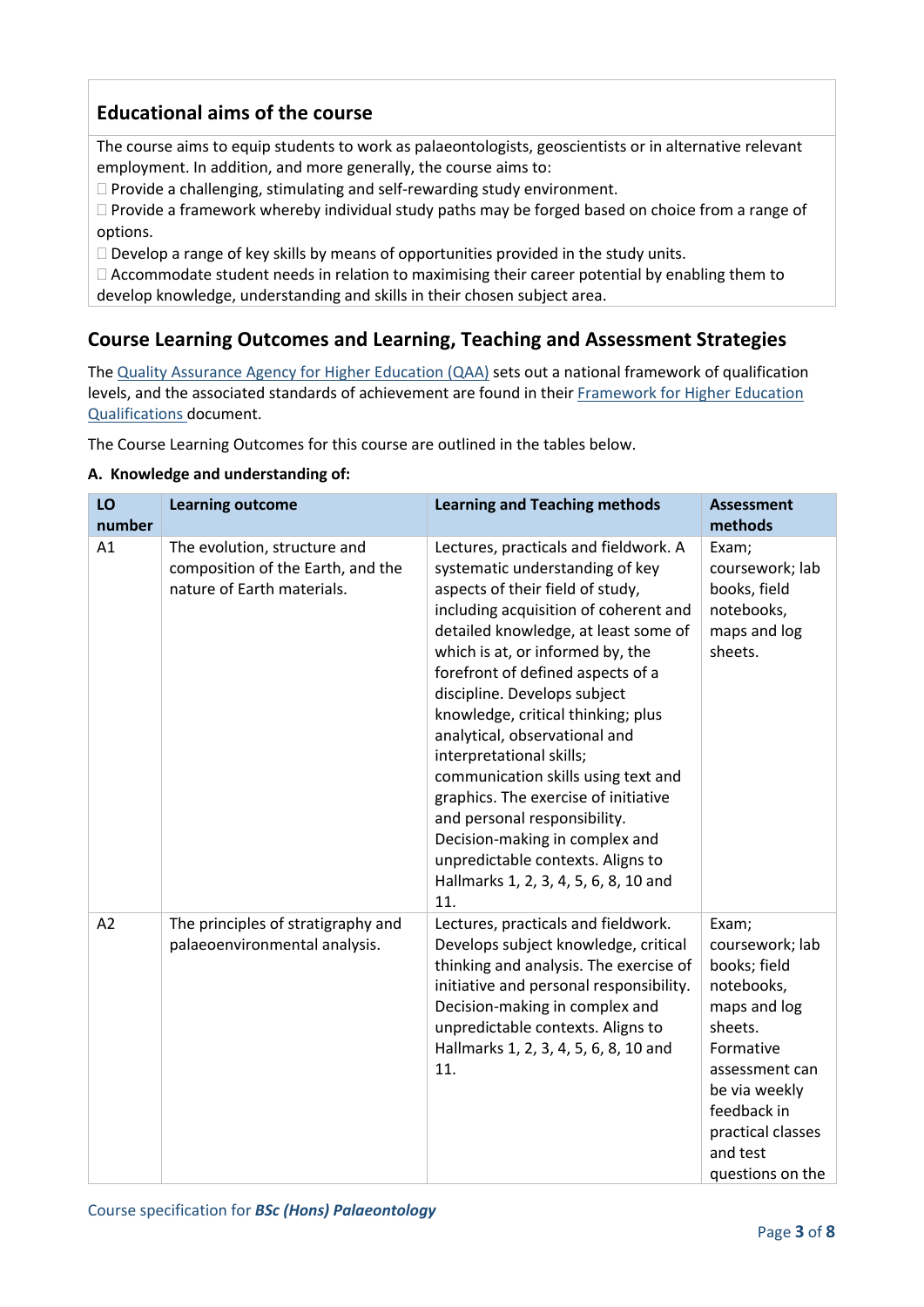|                |                                                                                             |                                                                                                                                                                                                                                                                       | intranet, in-field                                                                                                                                                                                                               |
|----------------|---------------------------------------------------------------------------------------------|-----------------------------------------------------------------------------------------------------------------------------------------------------------------------------------------------------------------------------------------------------------------------|----------------------------------------------------------------------------------------------------------------------------------------------------------------------------------------------------------------------------------|
| A <sub>3</sub> | Life: its origin, evolution and<br>diversity through time.                                  | Lectures, practicals and fieldwork.<br>Develops subject knowledge, critical<br>thinking; plus analytical,<br>observational and interpretational<br>skills; communication skills using<br>text and graphics. Aligns to<br>Hallmarks 1, 2, 3, 4, 5, 6, 8, 10 and<br>11. | exercises.<br>Exam;<br>coursework; lab<br>books.<br>Formative<br>assessment is via<br>weekly feedback<br>in practical<br>classes and test<br>questions on the<br>intranet.                                                       |
| A4             | Methods of palaeontological,<br>geological and biological data<br>acquisition and analysis. | Lectures, practicals and fieldwork.<br>Develops subject knowledge, critical<br>thinking; plus analytical,<br>observational and interpretational<br>skills; communication skills using<br>text and graphics. Aligns to<br>Hallmarks 1, 2, 3, 4, 5, 6, 8, 10 and<br>11. | Coursework; lab<br>books; field<br>notebooks,<br>maps and log<br>sheets.<br>Formative<br>assessment can<br>be via weekly<br>feedback in<br>practical classes<br>and test<br>questions on the<br>intranet, in-field<br>exercises. |
| A <sub>5</sub> | How palaeontological data can be<br>applied to solving scientific and<br>economic problems. | Lectures, practicals and fieldwork.<br>Develops subject knowledge, critical<br>thinking; plus analytical,<br>observational and interpretational<br>skills; communication skills using<br>text and graphics. Aligns to<br>Hallmarks 1, 2, 3, 4, 5, 6, 8, 10 and<br>11. | Exam;<br>coursework; lab<br>books.<br>Formative<br>assessment is via<br>weekly feedback<br>in practical<br>classes and test<br>questions on the<br>intranet.                                                                     |

#### **B. Cognitive (Intellectual or Thinking) skills, able to:**

| LO<br>number | <b>Learning outcome</b>                                                                            | <b>Learning and Teaching methods</b>                                                                                                                                                                                                                                                                                                                                                                  | <b>Assessment</b><br>methods                                                                                                                        |
|--------------|----------------------------------------------------------------------------------------------------|-------------------------------------------------------------------------------------------------------------------------------------------------------------------------------------------------------------------------------------------------------------------------------------------------------------------------------------------------------------------------------------------------------|-----------------------------------------------------------------------------------------------------------------------------------------------------|
| <b>B1</b>    | Plan, conduct, evaluate and report<br>a programme of research, and<br>formulate/test a hypothesis. | Practicals, workshops and fieldwork.<br>Develops critical thinking and<br>analysis; communication skills,<br>researching and referencing. Data<br>manipulation and presentation;<br>project management. An ability to<br>deploy accurately established<br>techniques of analysis and enquiry<br>within a discipline. To devise and<br>sustain arguments, and/or to solve<br>problems, using ideas and | Coursework.<br>presentations,<br>lab books.<br>Formative<br>assessment is via<br>weekly feedback<br>in practical<br>classes and field<br>notebooks. |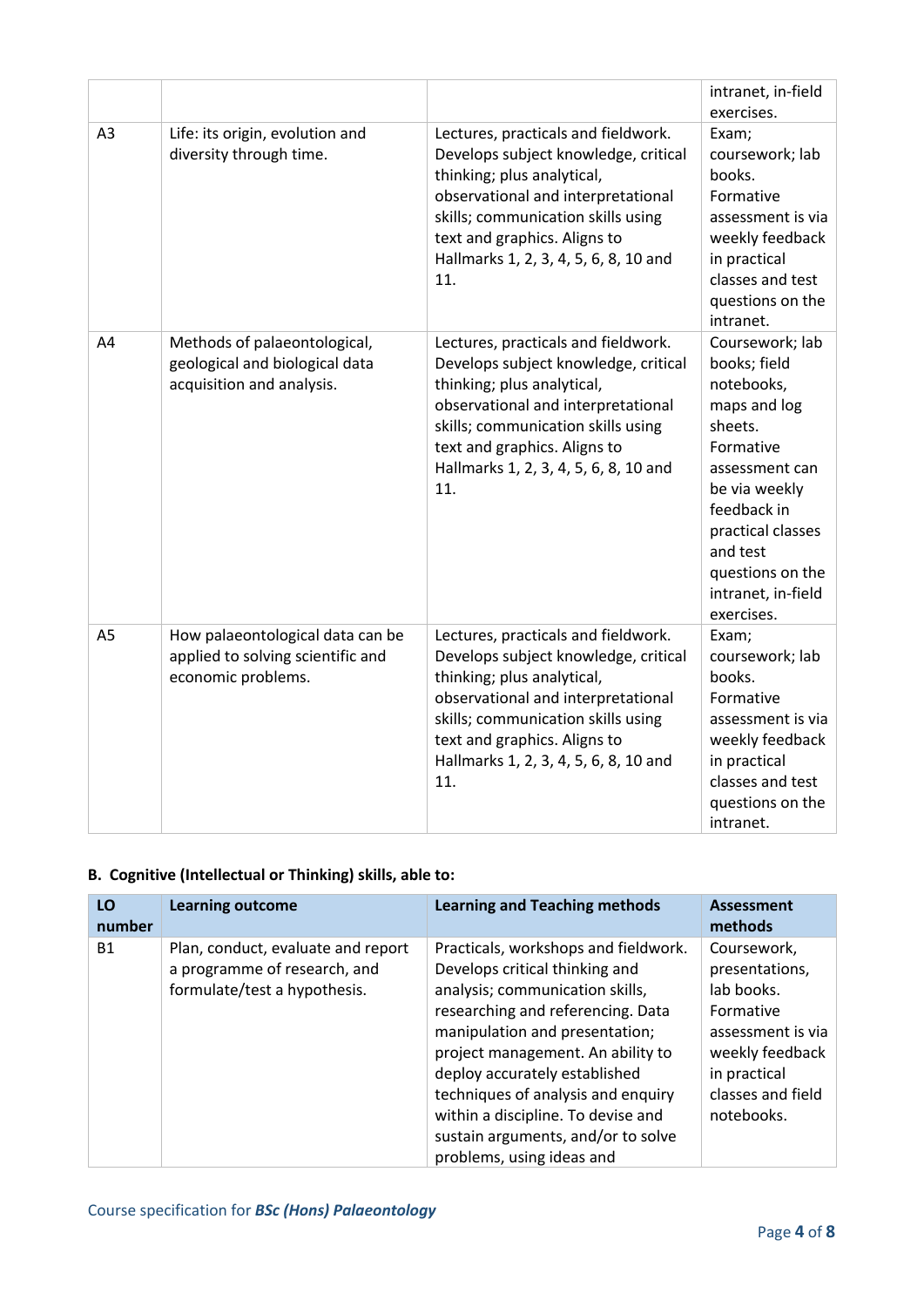|                |                                                                                  | techniques, some of which are at the<br>forefront of a discipline.<br>To describe and comment upon<br>particular aspects of current<br>research, or equivalent advanced<br>scholarship, in the discipline. An<br>appreciation of the uncertainty,<br>ambiguity and limits of knowledge.<br>Aligns to Hallmarks 1, 2, 3, 4, 5, 6, 8,<br>9, 10 and 11.                                                                                                                                                                                                                                                                                                                                                                                                                                                                                      |                                                                                                                                                               |
|----------------|----------------------------------------------------------------------------------|-------------------------------------------------------------------------------------------------------------------------------------------------------------------------------------------------------------------------------------------------------------------------------------------------------------------------------------------------------------------------------------------------------------------------------------------------------------------------------------------------------------------------------------------------------------------------------------------------------------------------------------------------------------------------------------------------------------------------------------------------------------------------------------------------------------------------------------------|---------------------------------------------------------------------------------------------------------------------------------------------------------------|
| <b>B2</b>      | Research and synthesise<br>information from a variety of<br>sources.             | Practicals and workshops. To devise<br>and sustain arguments, and/or to<br>solve problems, using ideas and<br>techniques, some of which are at the<br>forefront of a discipline. To describe<br>and comment upon particular<br>aspects of current research, or<br>equivalent advanced scholarship, in<br>the discipline. An appreciation of the<br>uncertainty, ambiguity and limits of<br>knowledge. The ability to manage<br>their own learning, and to make use<br>of scholarly reviews and primary<br>sources (for example, refereed<br>research articles and/or original<br>materials appropriate to the<br>discipline). The qualities and<br>transferable skills necessary for<br>employment requiring the exercise<br>of personal responsibility and<br>decision-making. Aligns to Hallmarks<br>1, 2, 3, 4, 5, 6, 8, 9, 10 and 11. | Coursework, lab<br>books,<br>presentations.                                                                                                                   |
| B <sub>3</sub> | Analyse, evaluate, interpret and<br>integrate data from a variety of<br>sources. | Practicals, workshops and fieldwork.<br>Develops analytical, observation and<br>interpretational skills;<br>communication; data processing,<br>manipulation and presentation;<br>project management. An<br>appreciation of the uncertainty,<br>ambiguity and limits of knowledge.<br>The qualities and transferable skills<br>necessary for employment requiring<br>the exercise of personal<br>responsibility and decision-making.<br>Aligns to Hallmarks 1-6, 8-11.                                                                                                                                                                                                                                                                                                                                                                     | Exams,<br>coursework, lab<br>books,<br>presentations.<br>Formative<br>assessment is via<br>weekly feedback<br>in practical<br>classes and field<br>notebooks. |

#### **C. Practical (Professional or Subject) skills, able to:**

| LO<br>number   | <b>Learning outcome</b>                                            | <b>Learning and Teaching methods</b>                                      | Assessment<br>methods |
|----------------|--------------------------------------------------------------------|---------------------------------------------------------------------------|-----------------------|
| C <sub>1</sub> | Employ relevant field/laboratory<br>data collection and analytical | Practicals. Apply the methods and<br>techniques that they have learned to | Coursework;<br>direct |
|                |                                                                    | review, consolidate, extend and                                           | observation by        |

Course specification for *BSc (Hons) Palaeontology*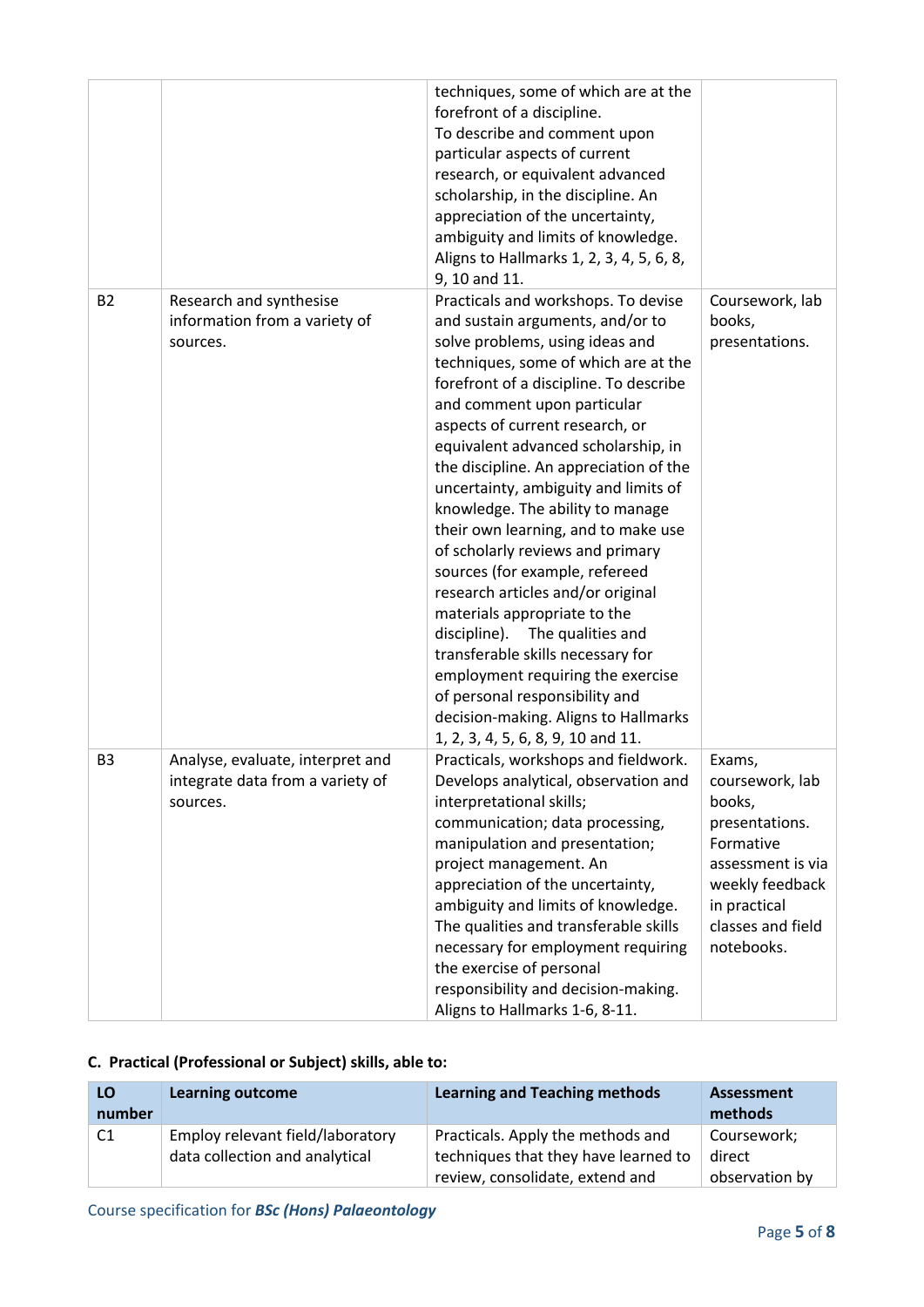|                | techniques, and interpret these<br>data in a professional manner.                                         | apply their knowledge and<br>understanding, and to initiate and<br>carry out projects. Aligns to<br>Hallmarks 10 and 11.                                                                                                                                                                                                                                                                                                                                                                                                                                                                          | staff; field<br>notebooks,<br>dissertation.                                                                                 |
|----------------|-----------------------------------------------------------------------------------------------------------|---------------------------------------------------------------------------------------------------------------------------------------------------------------------------------------------------------------------------------------------------------------------------------------------------------------------------------------------------------------------------------------------------------------------------------------------------------------------------------------------------------------------------------------------------------------------------------------------------|-----------------------------------------------------------------------------------------------------------------------------|
| C <sub>2</sub> | Carry out good laboratory/field<br>practice according to local, national<br>and international regulations | Fieldwork. Apply the methods and<br>techniques that they have learned to<br>review, consolidate, extend and<br>apply their knowledge and<br>understanding, and to initiate and<br>carry out projects. Aligns to<br>Hallmarks 6, 10 and 11.                                                                                                                                                                                                                                                                                                                                                        | <b>Direct</b><br>observation by<br>staff; field<br>notebooks,<br>dissertation.                                              |
| C <sub>3</sub> | Prepare fully-referenced scientific<br>reports, with high-quality<br>illustrations.                       | Coursework assignments; can also<br>be to some extent in practical<br>portfolios (lab books). Critically<br>evaluate arguments, assumptions,<br>abstract concepts and data (that<br>may be incomplete), to make<br>judgements, and to frame<br>appropriate questions to achieve a<br>solution - or identify a range of<br>solutions - to a problem.<br>Communicate information, ideas,<br>problems and solutions to both<br>specialist and non-specialist<br>audiences. Aligns to Hallmarks 1-5<br>and 8.                                                                                         | Lab books,<br>reports,<br>dissertation.                                                                                     |
| C <sub>4</sub> | Utilise specialist +/- industry-<br>standard software, appropriate to a<br>task.                          | As follow-up work to<br>fieldwork/labwork; databases,<br>statistical packages, StrataBugs,<br>graphics packages, DigiMap.<br>Critically evaluate arguments,<br>assumptions, abstract concepts and<br>data (that may be incomplete), to<br>make judgements, and to frame<br>appropriate questions to achieve a<br>solution - or identify a range of<br>solutions - to a problem.<br>Communicate information, ideas,<br>problems and solutions to both<br>specialist and non-specialist<br>audiences. Data manipulation,<br>interpretation and presentation.<br>Aligns to Hallmarks 3-5, 10 and 11. | Portfolios,<br>reports,<br>coursework.<br>Formative<br>assessment can<br>be via weekly<br>feedback in<br>practical classes. |

#### **D. Transferrable (Graduate and Employability) skills, able to:**

| LO<br>number   | <b>Learning outcome</b>                                                                                                                            | <b>Learning and Teaching methods</b>                                                                                                                                              | Assessment<br>methods                                      |
|----------------|----------------------------------------------------------------------------------------------------------------------------------------------------|-----------------------------------------------------------------------------------------------------------------------------------------------------------------------------------|------------------------------------------------------------|
| D <sub>1</sub> | Take responsibility for the planning<br>and execution of their learning,<br>meeting deadlines, and identifying<br>the appropriate resources (human | Tutorial programme, within classes<br>and workshops, and additional<br>support networks. Identify and<br>critically evaluate personal learning<br>styles and skills gaps, seeking | All coursework<br>and exams,<br>including<br>dissertation. |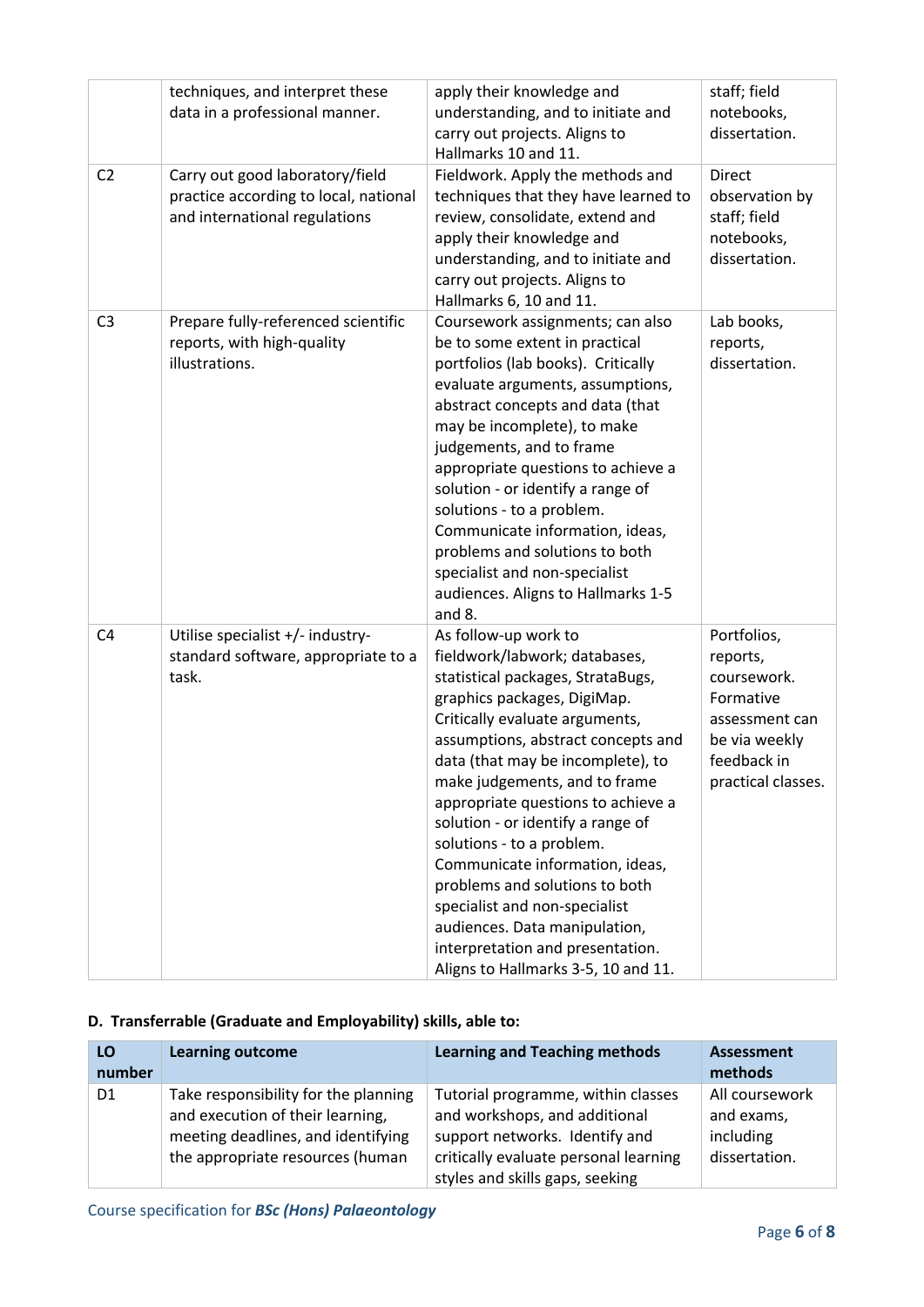|                | and physical) to enable the<br>successful completion of a task.                                                                                                                                                                            | relevant support where appropriate<br>to become a well-rounded scientist.<br>Take on board formative and<br>summative feedback to identify<br>highlighted areas of improvement.<br>Aligns to Hallmarks 1, 2, 4, 5, 7, 8,<br>10, 11.                                                                                                                                                                                                                                                                                      |                                                                                           |
|----------------|--------------------------------------------------------------------------------------------------------------------------------------------------------------------------------------------------------------------------------------------|--------------------------------------------------------------------------------------------------------------------------------------------------------------------------------------------------------------------------------------------------------------------------------------------------------------------------------------------------------------------------------------------------------------------------------------------------------------------------------------------------------------------------|-------------------------------------------------------------------------------------------|
| D <sub>2</sub> | Communicate effectively using a<br>range of media, and be confident in<br>the use of Information Technology<br>(word processing, databases,<br>spreadsheets, statistical packages,<br>graphics packages, electronic mail<br>and Internet). | Tutorial programme, various<br>modules, lab work. Critically<br>evaluate arguments, assumptions,<br>abstract concepts and data (that<br>may be incomplete), to make<br>judgements, and to frame<br>appropriate questions to achieve a<br>solution - or identify a range of<br>solutions - to a problem.<br>Communicate information, ideas,<br>problems and solutions to both<br>specialist and non-specialist<br>audiences. Data manipulation,<br>interpretation and presentation.<br>Aligns to Hallmarks 3-5, 8, 10-11. | Presentations,<br>reports, lab<br>books, posters,<br>infographics,<br>museum<br>displays. |
| D <sub>3</sub> | Demonstrate numerical and<br>statistical skills appropriate to the<br>scientific field.                                                                                                                                                    | Various modules, lectures,<br>workshops. Data manipulation,<br>interpretation and presentation.<br>Aligns to Hallmark 3.                                                                                                                                                                                                                                                                                                                                                                                                 | Exams, reports,<br>coursework.                                                            |
| D <sub>4</sub> | Be able to work independently and<br>as part of a team.                                                                                                                                                                                    | Fieldwork and presentations.<br>Communicate information, ideas,<br>problems and solutions to both<br>specialist and non-specialist<br>audiences. Data manipulation,<br>interpretation and presentation.<br>The exercise of initiative and<br>personal responsibility. Decision-<br>making in complex and<br>unpredictable contexts. Aligns to<br>Hallmarks 7-11.                                                                                                                                                         | In-field<br>exercises;<br>presentations;<br>coursework.                                   |

#### **Academic Regulations**

The current University of Portsmouth [Examination and Assessment Regulations](https://policies.docstore.port.ac.uk/policy-107.pdf?_ga=2.33246333.272747655.1631517445-192857226.1625573931) will apply to this course.

#### **Support for Student Learning**

The University of Portsmouth provides a comprehensive range of support services for students throughout their course, details of which are available at the [MyPort](http://myport.ac.uk/) student portal.

#### **Evaluation and Enhancement of Standards and Quality in Learning and Teaching**

The University of Portsmouth undertakes comprehensive monitoring, review and evaluation of courses within clearly assigned staff responsibilities. Student feedback is a key feature in these evaluations, as represented in our [Policy for Listening to and Responding to the Student Voice](http://policies.docstore.port.ac.uk/policy-069.pdf) where you can also find further information.